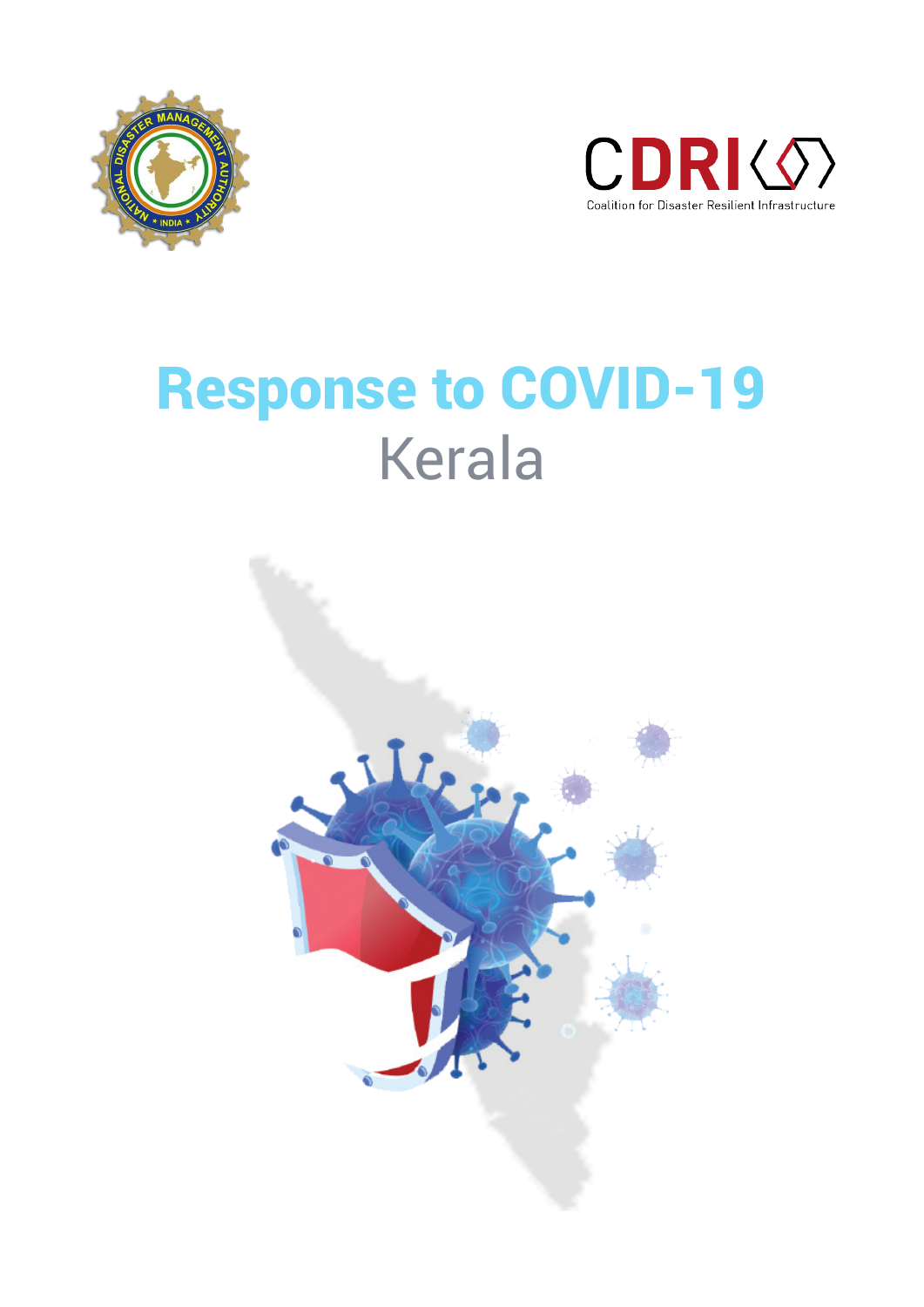# **Context**

What can one Indian state teach the world? The global battle against COVID-19 has proved to be a challenge for many countries, India included. There has been a wide range of responses to the virus; while the characteristics of the disease and principal modes of transmission are similar across the world, local factors such as population density, patterns of social interaction and the capability of local public health systems determine the course of the disease. This applies even at the state level; India, a diverse country with several geographies and demographics, has witnessed different responses across its many states. In many places, initiatives driven by local innovations, resourcefulness, and commitment are leading to inspiring success stories—the state of Kerala is one

such outstanding case. In fact, its rigorous campaign to defeat COVID-19 attracted international attention early on.

Kerala, located on the southwestern end of the Indian subcontinent, is divided into 14 districts in terms of administration. Its population of around 35 million people, is marginally less than that of Canada, living in less than 1/200 of geographical area. The state is unique, with the highest literacy rate in the country and noteworthy achievements in education, health and social justice. It also sends many workers out into the world, as part of India's diaspora, contributing in the fields of healthcare and engineering, among other sectors.

### Kerala: Overview



As the virus began to spread around the world, some Indians began to return home, to relative safety. When Kerala registered India's first COVID-19 case on 30th January, 2020 (IDFC Institute, 2020), the state was prepared. Four days before registering its first case, Government of Kerala (GoK) had already released novel coronavirus-specific guidelines that established case definitions, screening and sampling protocol, hospital preparedness and surveillance. Over the weeks that followed, a series of comprehensive measures were rolled out. By the time, the second case was registered on 2nd February 2020 (4th day), the State Government had already modified its testing and tracing protocol and initiated local testing labs. The rapid screening

and quarantining of patients and isolation of their contacts delayed the transmission from imported cases for up to 40 days, until Kerala witnessed its first cluster outbreak in the district of Pathanamthitta. A total of 14 confirmed cases were registered over the two days that followed.

Given the early spread of the virus in Kerala, it is commendable that the state had two consecutive days of zero new cases over the 100- day period from the day it registered the first case of COVID-19. Given its relatively efficient public health care systems, backed by strong socio-economic foundation and the experience of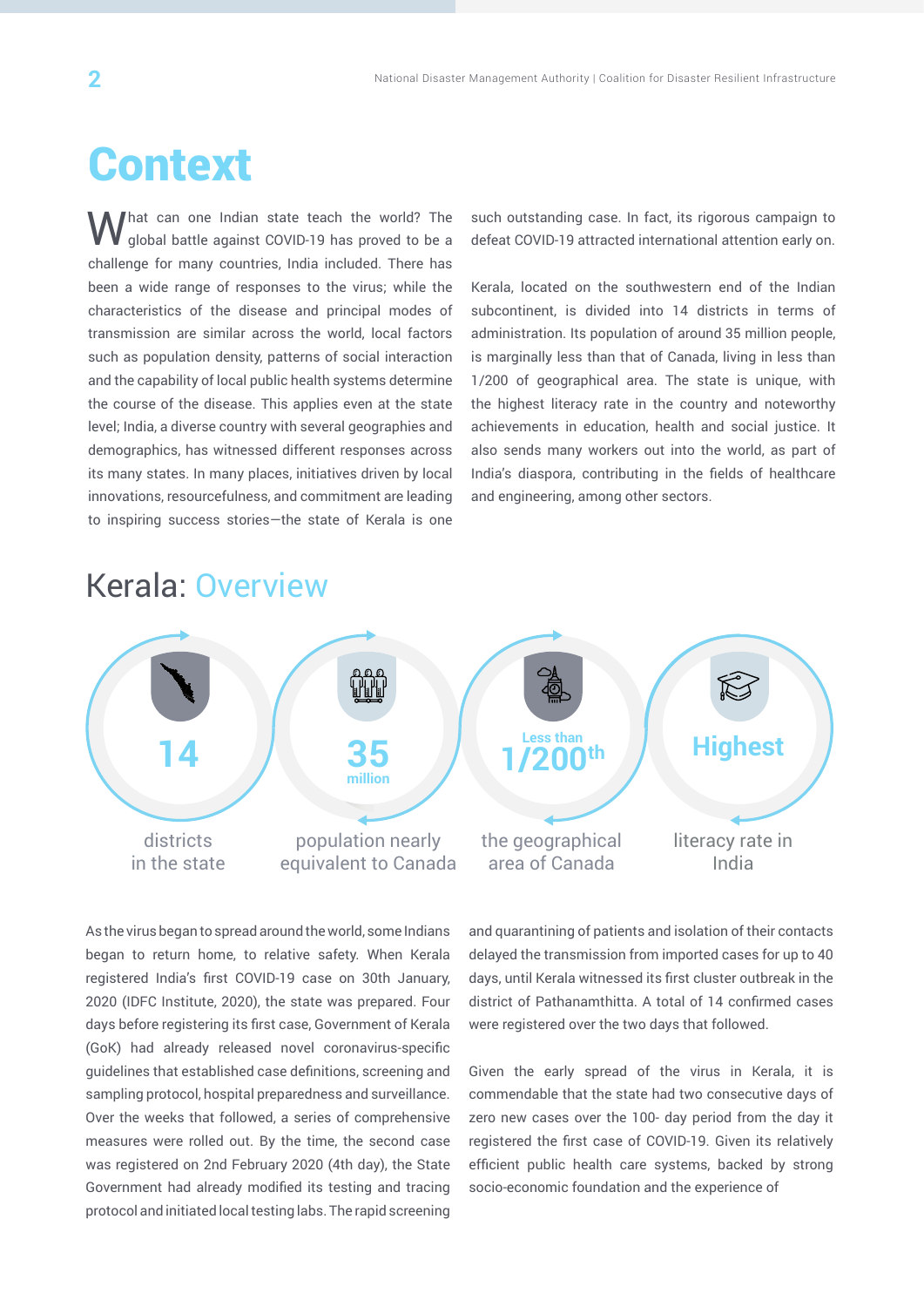previously handling the Nipah virus in 2018, the State was able to act swiftly. Kerala prepared itself to address the pandemic as early as January. The State followed the timetested strategy of case identification, isolation, contacttracing and vulnerability mapping in containing the virus. Kerala's public healthcare system is decentralized with facilities at the state, district, sub-district, panchayath, and ward level. Government hospitals at all levels, from the primary health centres to the medical colleges, were given clear responsibilities. The field-level staff including health inspectors, ASHA (Accredited Social Health Activists)

workers functioned in teams as the first line of defence and reached out to people even in remote locations. Coordination at the middle level was largely done by the District Collectors who worked in close coordination with the District Medical Officers and the district-level heads of the police. One of the flagship measures adopted by the State was the development of COVID First Line Treatment Centers and COVID-19 Care Centers. Local testing labs, district-wise allocations and, later, walk-in sample kiosks, allowed Kerala to quickly scale up testing capacities and, over time, conduct mass screenings and serological tests.



COVID-19 Kerala Graph, June 2020

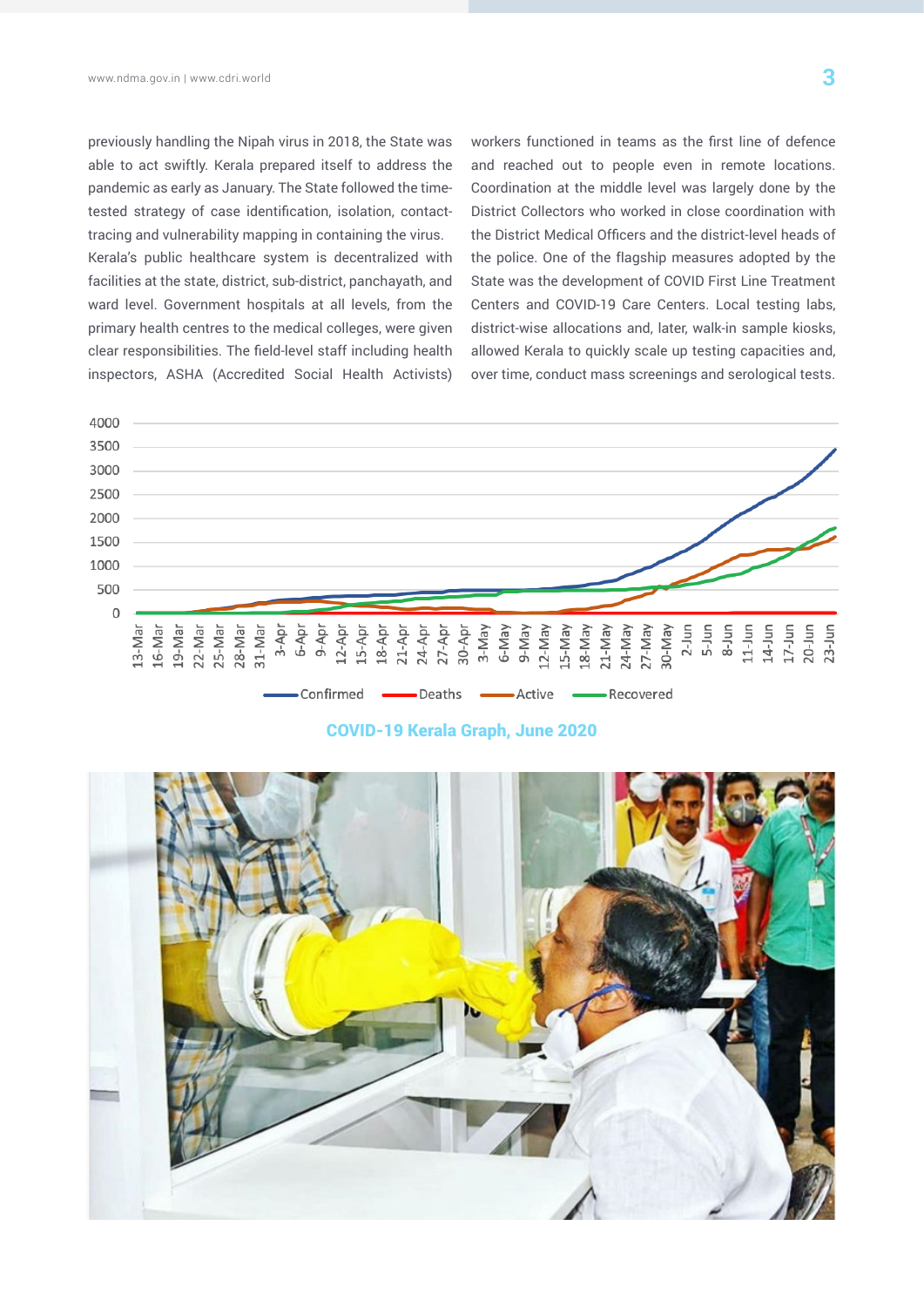### Innovations and outcomes



Kerala's strategies towards Covid-19 response largely focused on three main aspects-effective risk communication strategy, community-based approach and social welfare policies.



Clear communication channels were established by the Kerala government to inform the public, check media speculations, attend to the needs of people home quarantined and dispel fake news. Graphically represented route maps of Covid- 19 patients were publicized to identify people who may have been exposed to the virus, to quarantine them immediately. It proved to be very effective as it nudged concerned people to approach the authorities and helped in identifying people missed out by the authorities. Regular public dissemination of surveillance data helped in gaining people's trust and keeping their



panic under control. The Chief Minister's daily evening press conference to share information on the number of cases, recoveries and deaths, government initiatives, and emphasize on the importance of precautionary measures further reassured the public. The Kerala government also launched a mobile application 'GoK Direct' to ensure the public had access to the right information regarding monitoring symptoms, approaching health officials, selfcare and isolation etc. To enhance awareness and induce a behaviour change, a public health campaign 'Break the Chain' was launched to promote personal hygiene practices and social distancing. The campaign was largely successful in containing the spread of the virus.



#### Community- based approach

Actively engaging the community has been a notable feature of Kerala's response strategy. To ensure people strictly complied to 'home-quarantine', neighbourhood watch initiatives were in place and a WhatsApp number was created by the district administration, which the public used to report violators. The on- ground surveillance systems were community-based involving elected representatives of local governments, members of the selfhelp group (SHG) called 'Kudumbashree' and the people who came forward and volunteered. A portal was created to engage volunteers, and anybody could register themselves at the local government level. Help lines were created to help elderly people to ensure supply of medicines and food materials through the volunteers. Community kitchens were also set-up by the local governments with the support of 'Kudumbashree' to ensure cooked meals were readily available to the needy.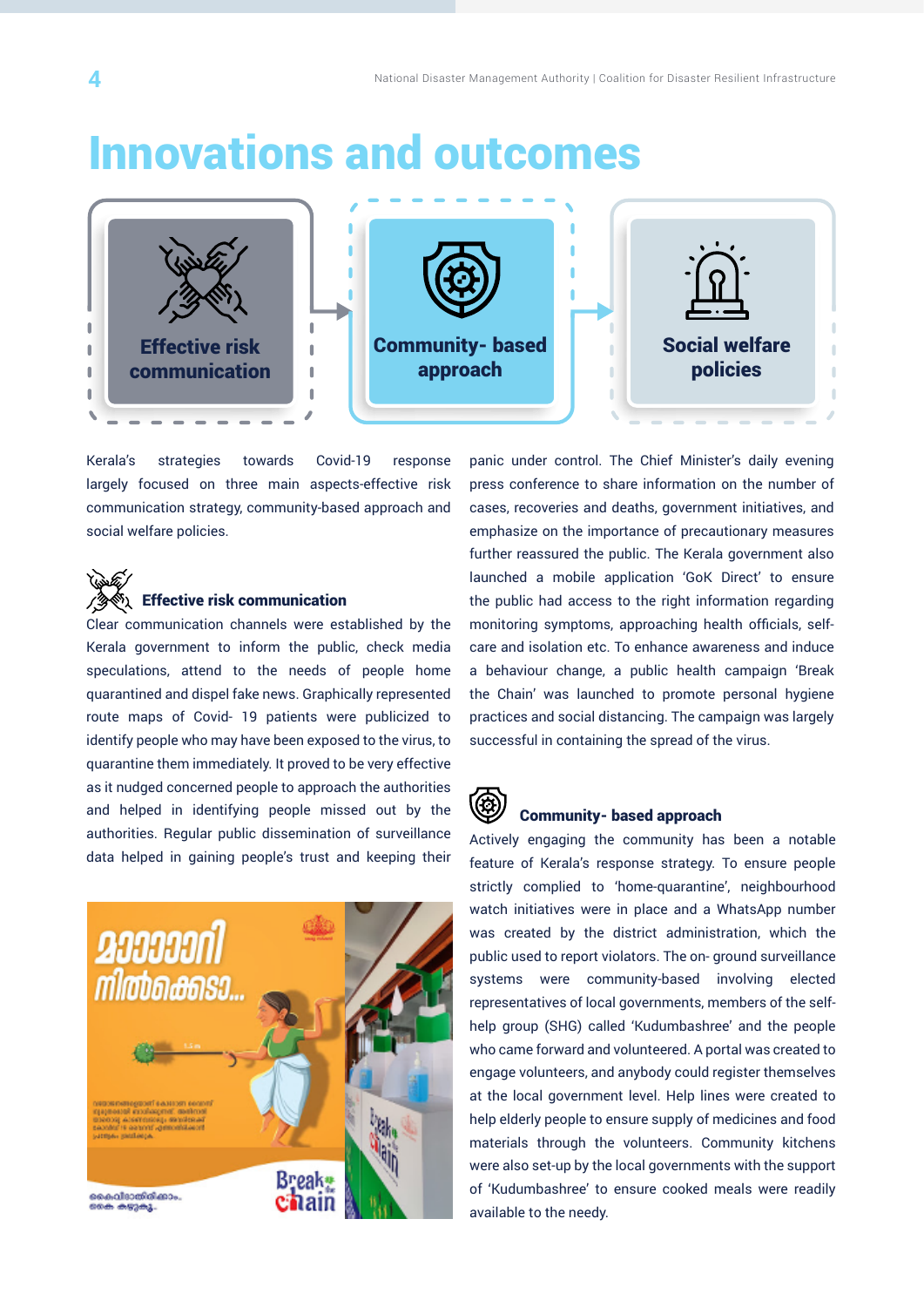### $\widehat{\Omega}$  :  $\widehat{\Omega}$  : Social welfare policies

Along with having appropriate containment measures, adequate testing, tracing and treatment, the Kerala government also ensured the process conformed to the needs and requirements of health workers, migrant workers who were referred to as 'guest workers', isolated patients and other vulnerable communities by taking considerate measures to socially and economically protect them. Arrangements were made to home deliver

'essential supplies' to people who were home quarantined, midday meals from schools were delivered to children even though the schools were shut and mental health helplines were established across the state. Special arrangements were done for the 'guest workers' by providing them with cooked food/food materials and entertainment and regular monitoring of hygiene and sanitation facilities in their camps. The Kerala government also announced a Rs. 200 billion relief-package, to tackle the health crisis with funds earmarked for health initiatives, loans and free ration.

# The way forward

While Kerala has been lauded for a relatively more effective strategy in dealing with the global pandemic, there are a lot of upcoming challenges the state has to deal with. In the last two years, Kerala had witnessed its worst floods; these caused widespread damage, which some are still recovering from despite the state's best efforts and aid from around the world, particularly the diaspora. As the state braces itself for heavy monsoons in the month of August, preventive measures need to be rolled out to contain the spread, keeping in mind the cascading impacts in the eventuality of further floods and resultant landslides.

Kerala is now reporting a rise in COVID-19 cases, with 152 new cases in a day as of Wednesday, 24th June; currently 3,063 confirmed cases and 23 deaths have been reported. An additional challenge the state is gearing up to is contending with the large expat population of Kerala, which continues to return. A major reverse migration trend, especially from the Middle East (which is currently a hotspot for COVID-19), is anticipated. While Kerala had just about managed to flatten the curve, with the return of the expats to the state, a spike in active COVID-19 cases was witnessed. The state is now anticipating the largest influx of expats due to the COVID-19 crisis and has been planning for their return by expanding the number of hospital beds and quarantine centers.

Even though Kerala's handling of the crisis has been commendable, an economic crisis looms large over the state. Around 20% of Kerala's population resides abroad and with the ongoing crisis a large number of expats have been returning to Kerala (Policy Circle, 2020). This puts Kerala in a unique vulnerable position due to an increased

risk of virus and a fall in the foreign remittances. Foreign remittances account for one-third of Kerala's economy and with 15-20% fall in remittances being predicted this year, Kerala will face serious challenges in recovering the economy (moneycontrol, 2020). Tourism also plays a significant role in contributing to the economy of the state. It accounts for 10% of the state GDP. With the current crisis, the sector is facing an unprecedented shutdown (The Lede, 2020). For economic recovery, Kerala can consider partially opening the tourism sector by exploring the concept of 'travel bubble'. A concept being considered by Pacific nations such as Australia, New Zealand and Fiji wherein they will open their borders to international tourists from COVID-19 virus free nations. A similar approach can also be explored in Kerala by opening limited tourist locations, for instance the backwaters or the hill stations. The tourists can be placed in areas sealed from the general community and a special zone be created for the tourists starting from the airport, till they are transferred to a geographically isolated resort. The existing state response mechanism can be extended to handling the international tourist inflow with strict precautionary measures. Considering Kerala already has a reliable response mechanism in place, the viability of these measures can be considered as steps towards reviving the economy.

The key to Kerala's success in handling the COVID-19 crisis lies in its meticulous planning, which was drawn from the lessons learnt during its battle to contain the Nipah virus outbreak and an effective leadership. Kerala's pioneering model has also guided other states and countries in their handling of the current pandemic.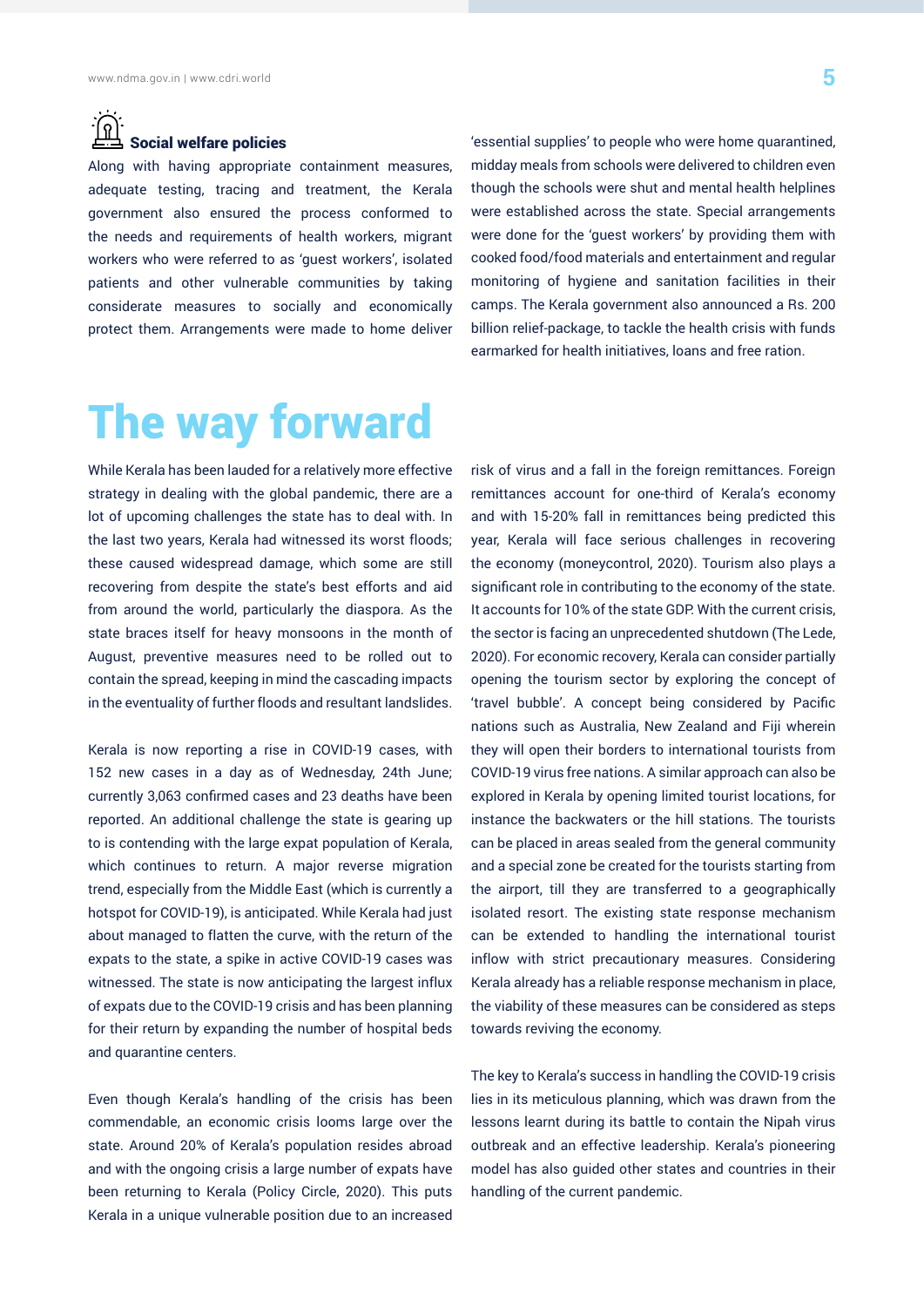# **Bibliography**

*• Government of Kerala. (2020). About Kerala. Retrieved from Government of Kerala: https://kerala.gov.in/about-kerala*

*• HUFFPOST. (2020, May 22). Kerala's Next Big Challenges In Fighting Coronavirus: Monsoon, Economic Crisis. Retrieved from HUFFPOST: https://www.huffingtonpost.in/entry/kerala-coronavirus-challenges-monsoon-economy\_ in\_5ebe6c39c5b6973fbc5d5015*

*• Ideas for India. (2020). Kerala's management of Covid-19: Key learnings*

*• IDFC Institute. (2020). KERALA'S STRATEGIES FOR COVID-19 RESPONSE: Guidelines and learnings for replication by other Indian states.* 

*• IDFC Institute. (2020, June 11). KERALA COVID-19 RESPONSE: 100 DAYS OF THE VIRUS IN 10 CHARTS.*

*• India Today. (2020, April 18). Every state a country: Huge population makes India's Covid-19 fight bigger than nations put together. Retrieved from India Today: https://www.indiatoday.in/india/story/coronavirus-cases-india-states-populationcomparison-countries-graphic-1668354-2020-04-18*

*• moneycontrol. (2020, May 12). COVID-19 | Kerala must abandon its old ways and redefine its growth mantra. Retrieved from moneycontrol: https://www.moneycontrol.com/news/india/covid-19-kerala-must-abandon-its-old-ways-and-redefine-itsgrowth-mantra-5253961.html*

*• Policy Circle. (2020, June 1). Eight factors behind Kerala's successful Covid-19 response. Retrieved from Policy Circle: https:// www.policycircle.org/opinion/eight-factors-behind-keralas-successful-covid-19-response/*

*• The Hindu. (2020, May 27). Spurt in reverse migration of NoRKs expected after June 13. Retrieved from The Hindu: https:// www.thehindu.com/news/national/kerala/spurt-in-reverse-migration-of-norks-expected-after-june-13/article31687576.ece*

*• The Hindu. (2020, Mar 28). State of efficiency: How Kerala has handled the coronavirus crisis. Retrieved from The Hindu: https://www.thehindu.com/society/state-of-efficiency-how-kerala-has-handled-the-crisis/article31181276.ece*

*• The Guardian. (2020, April 21). How the Indian state of Kerala flattened the coronavirus curve.Retreived from The Guardian: https://www.theguardian.com/commentisfree/2020/apr/21/kerala-indian-state-flattened-coronavirus-curve*

*• The Lede. (2020, March 29). COVID-19 Could Cripple Kerala's Economy Like Never Before. Retrieved from The Lede: https:// www.thelede.in/kerala/2020/03/29/covid-19-could-cripple-keralas-economy-like-never-before*

*• The NEWS Minute. (2020, April 13). The NEWS Minute. Retrieved from Come monsoon, Kerala may face new challenges in fight against COVID-19: https://www.thenewsminute.com/article/come-monsoon-kerala-may-face-new-challenges-fight-againstcovid-19-122461*

*• The Straits Times. (2020, June 24). 'Desperate' Fiji eyes virus-free tourism bubble with Australia and New Zealand. Retrieved from The Straits Times: https://www.straitstimes.com/asia/australianz/desperate-fiji-eyes-virus-free-tourism-bubble-withaustralia-and-new-zealand*